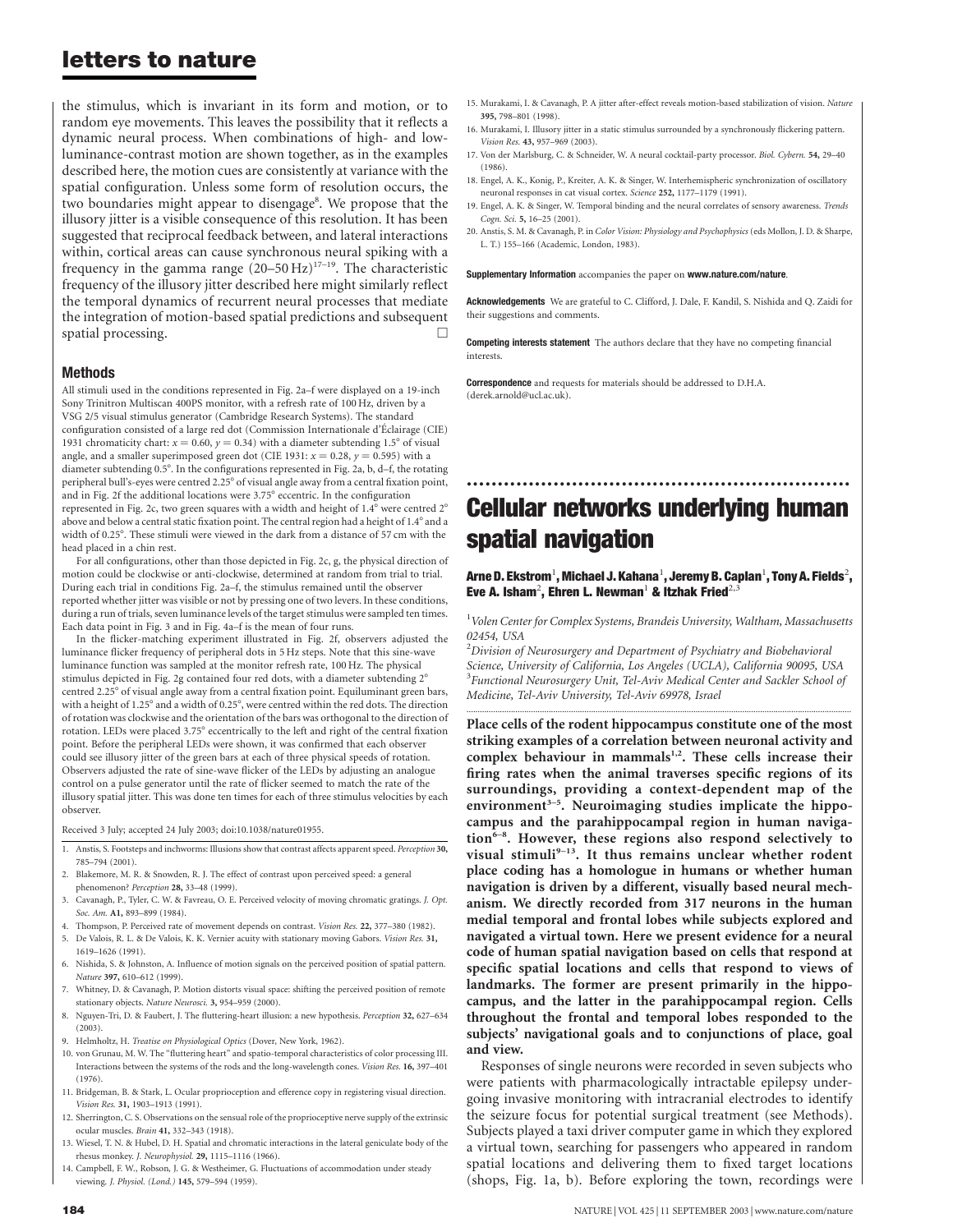made while subjects viewed shop fronts they would later see during the game (Fig. 1c–e). This provided a control for any cellular responses that might be observed based solely on object perception (see Methods).

We recorded from 317 neurons: 67 cells in the hippocampus, 54 in the parahippocampal region, 111 in the amygdala, and 85 in the frontal lobes (see Methods). To determine the nature of cellular responses during spatial navigation, we compared spike rates as a function of the subject's location in the virtual town (place), the object they viewed (view), and their shop or passenger goal. An analysis of variance for each cell across these three factors revealed that 42% of cells responded significantly ( $P < 0.05$ ) to some aspect of the spatial environment, as revealed by a main effect of one or more of the three factors: 26% responded to place, 12% responded to view, and 21% responded to goal. Sixteen per cent of cells showed interaction effects only. To ensure that view responses did not simply reflect perception of objects outside their spatial context, we compared the neural responses to shop fronts viewed prior to navigation. Only 2% of cells (less than the Type I error rate) responded preferentially to specific shop images, suggesting that these responses could not account for the effect of view on firing rate during spatial navigation.

The observation that cells can respond to both place and view raises the question of whether place-responsive cells are in fact coding for place itself, or whether these cells are responding to a subject's view of a given region in our virtual town. The existence of bona fide place cells would require, at a minimum, that these cells do not also respond to view or to conjunctions of place and view. We therefore asked whether the number of cells responding to place but not view were present above the Type I error rate and in what regions these responses were clustered.

Among all cells recorded, 11% fulfilled the criteria for bona fide place selectivity (31 out of 279). Figure 2a illustrates this place selectivity for a cell in the right hippocampus. Place-responsive cells were significantly more prevalent in the hippocampus (24% of cells in the hippocampus were bona fide place responsive cells) than in the frontal lobes, the parahippocampal region and the amygdala  $(\chi^2(3) = 11.3, P < 0.01;$  Fig. 2b). The locations of place fields in placer-responsive cells were determined using a spike-shuffling



Figure 1 Taxi driver game. a, An example of a view seen as a subject navigated through a randomly generated town. Each town contained three labelled, target shops chosen randomly from a pool of 20 possibilities, and 6 unlabelled, non-target buildings chosen from a pool of 48 possibilities. **b**, An example of one particular spatial layout is shown with the corresponding shops  $(c-e)$  searched for during navigation.

method to locate regions of high firing rate that exceeded background. Place-responsive cells had a mean of 1.7 non-contiguous place fields, and place fields showed a mean increase in firing rate of 74% compared with the rate outside of the field. As can be seen in representative examples (Fig. 2a and Supplementary Fig. 3), place fields usually occurred in regions that were frequently traversed and showed robust increases in firing rate compared with background.

To determine whether the place responses of our cells were direction-dependent, we compared the normalized firing rate in place fields that were traversed in one direction with the opposite direction across all 33 hippocampal place fields (traversals were selected based on the highest numbers of crossings). The mean of the distribution of firing-rate differences did not differ from zero  $(t(32) = 0.32, P = 0.70)$  and the distribution (Fig. 2c) did not deviate from normality ( $\chi^2(9) = 0.88$ ,  $P = 0.99$ ), suggesting that there was no directional tendency across the population of hippocampal neurons (if the place responses we recorded were unidirectional, the distribution of differences in firing rates would have been different from zero). We further analysed place-responsive neurons to determine whether they were modulated by the subject's



Figure 2 Place-responsive cells. a, Firing-rate map of a right hippocampal cell showing significant place selectivity. Letters  $(S_A, S_B, S_C)$  indicate shop locations, white boxes indicate non-target buildings, grey boxes indicate unoccupied areas, red lines indicate the subject's trajectory, and black squares indicate regions of significantly high firing rate (all examples,  $P < 0.01$ ; see Methods). **b**, Place-responsive cells were clustered in the hippocampus (H) compared with amygdala (A), parahippocampal region (PR) and frontal lobes (FR). c, Regions of high firing included high numbers of traversals in different directions. The distribution of firing-rate differences across these traversals was centred on zero and normal. d, Firing-rate map of a right hippocampal cell showing significant place selectivity when searching for shop  $S<sub>C</sub>$ , but no such specificity when searching for other goals ( $e$ , areas with  $<$ 2 traversals were excluded). f, This cell similarly showed no effect of viewing specific targets (P indicates viewing passengers; N indicates a control background view).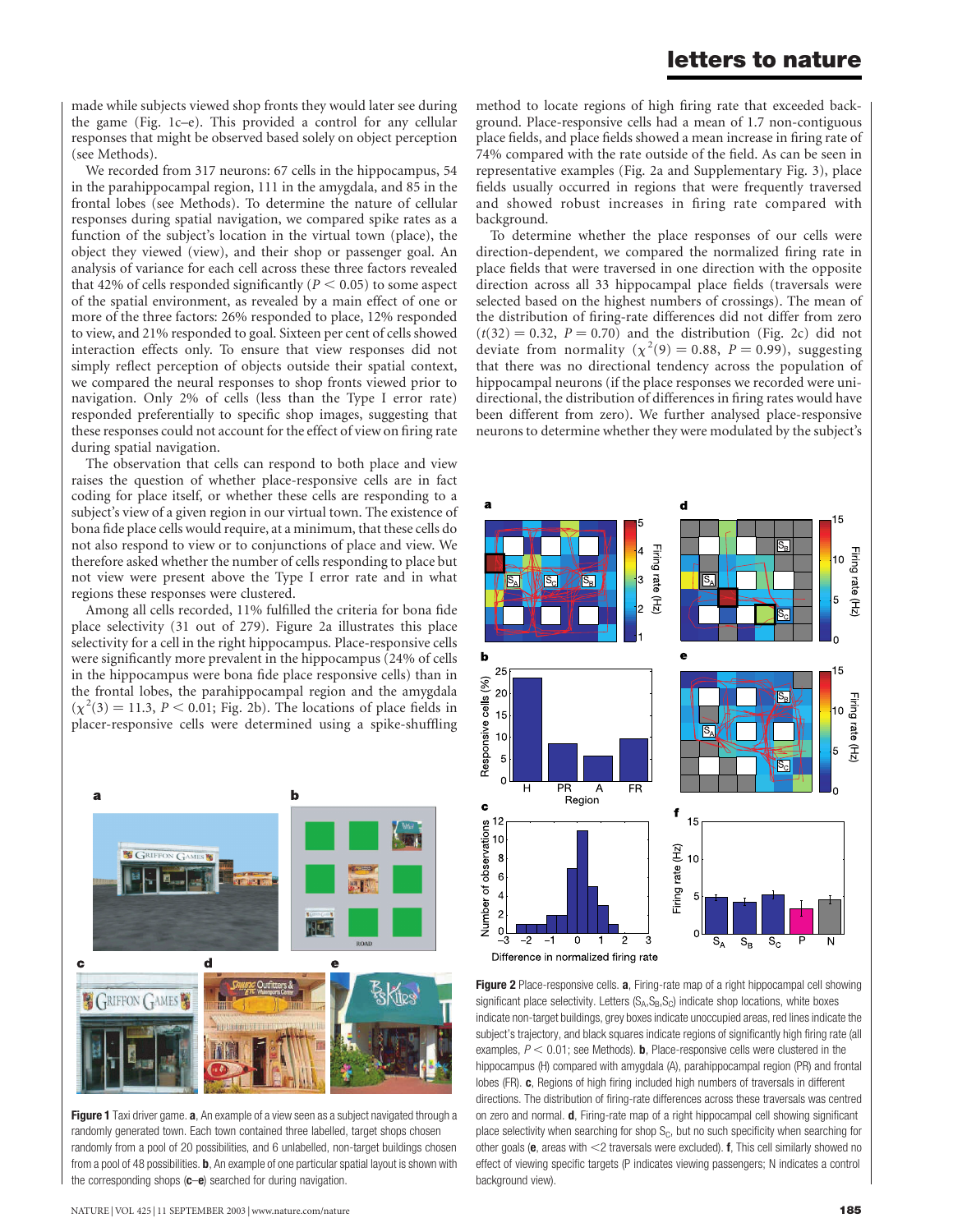# letters to nature

goal. Twenty-six per cent of place-responsive cells had place  $\times$  goal interaction effects (8 of 31 cells) and fired in different spatial locations depending on the subject's goal; Fig. 2d, e illustrates the response of a goal-modulated place cell recorded from the right hippocampus. When store  $S_C$  was the goal (Fig. 2d), the cell showed clear place-selective responses compared with when store  $S_C$  was not the goal (Fig. 2e). Whereas the cell was strongly modulated by place and goal, it was not modulated by view (Fig. 2f).

Eighty-eight per cent of view cells (29 out of 33) responded preferentially to a single object during navigation (such as a specific shop or passenger, Fig. 3a). Twenty-four view cells were responsive to a specific shop, and among these cells, 14 were locationindependent (that is, they showed no place  $\times$  view interaction effect and they exhibited a high firing rate in many of the locations where the shop was viewed, Fig. 3b, c). Location-independent viewresponsive cells were significantly clustered in the parahippocampal region (Fig. 3f,  $\chi^2(3) = 11.3$ ,  $P < 0.01$ ), where they comprised 7 out of 10 view-responsive cells. Fifteen view cells across anatomical regions (only three of which were in the parahippocampal region) also exhibited place  $\times$  view interaction effects. These locationdependent view-responsive cells increased their firing rate when specific shops were viewed from certain spatial locations (Fig. 3d, e).



Figure 3 View-responsive cells. a, Mean firing rate for a right parahippocampal cell that responded to viewing  $S_A$  (as compared with other shops, passengers and control views). The firing rate to viewing  $S_A$  (but not other targets) increased significantly when  $S_A$ was the goal (white bar). **b**, Firing-rate map shows that this cell responded to viewing  $S_A$ from disparate regions; grey regions indicate that  $S_A$  was not viewed.  $c$ , When searching for S<sub>A</sub>, the firing rate was consistently high whenever it was viewed. d, Firing-rate map of a view-responsive cell in the left amygdala. This cell's activity was modulated by the subject's position; it fired most strongly when  $S<sub>c</sub>$  was viewed from the town corner nearest to  $S_B$ , but not from other spatial positions, and  $e$ , not when other objects were viewed. f, Per cent of location-independent view cells across brain regions. Blue bars, responses to shops; total bar height, responses to all goals (shops and passengers).

Location-dependent view-responsive cells were not clustered by anatomical region.

Twenty-one per cent of cells (59 out of 279) responded to the subjects' goal (that is, one of the target stores (Fig. 4a) or passengers (Fig. 4b)). Although we recorded a smaller percentage of goalresponsive cells in the amygdala than in other regions, this effect was not statistically significant  $(\chi^2(3) = 6.7, P = 0.1)$ . Goal cells with no main effects of place fired robustly regardless of spatial position (Supplementary Fig. 2a, b). Fifteen per cent of goal-responsive cells also showed view  $\times$  goal interaction effects. These cells increased their firing rate during viewing depending on whether or not the shop was a goal (Fig. 4d and Supplementary Fig. 2d); the majority of these view-dependent goal cells (77%) responded to shops and not to passengers.

The anatomical distribution of place- and view-responsive cells reveal a dissociation between the hippocampus and the parahippocampal region, with the hippocampus specialized for place and the parahippocampal region specialized for view  $(\chi^2(1) = 10.5,$  $P < 0.005$ ). This finding, together with functional magnetic resonance imaging (fMRI) studies showing that viewing spatial layouts preferentially activates the parahippocampal region<sup>9</sup>, suggests that the hippocampus and parahippocampal region perform complementary functions during navigation. Although an extensive literature for the rat supports the role of the hippocampus in spatial coding, as do studies in humans<sup>8</sup>, single-unit recordings in primates suggest that the hippocampus responds to spatial views during navigation $14$  while the parahippocampal region responds to head direction<sup>15</sup>. Because of our experimental design, we are unable to adequately address bearing responses (see Methods), although we note that hippocampal responses to spatial locations have also been observed in primates during virtual and real spatial translocations<sup>16</sup>.

The presence of place–goal conjunctive cells in the hippocampus may indicate its role in associating goal-related contextual inputs with place, as has been noted in rats during spatial "remapping"<sup>4,5,17</sup>.



Figure 4 Goal-responsive cells. a, Mean firing rate for a right hippocampal cell that responded when seeking passengers  $(P)$  and  $b$ , for a different right hippocampal cell that responded when seeking  $S_A$ . c, Goal-responsive cells were not significantly clustered by anatomical region. Some goal-responsive cells modulated their firing rate based on what was being viewed, such as this cell in the right amygdala (d), which responded preferentially when the goal (shop  $S_B$ ) was in view. This panel shows firing rates for all combinations of shop being viewed and shop being sought; view  $\times$  goal conjunctive cells were not clustered by anatomical region.